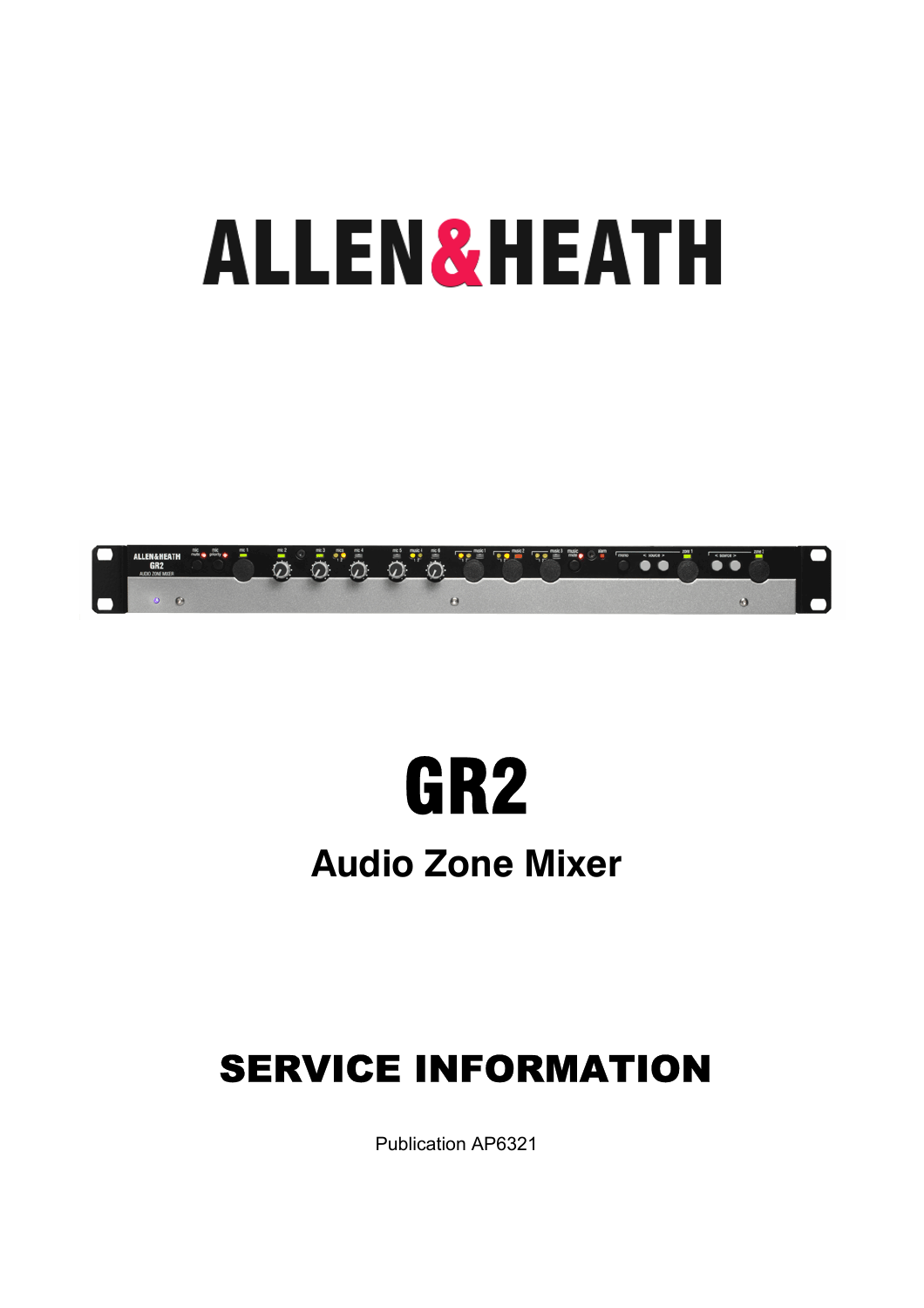#### **Introduction**

This publication provides technical information on servicing the Allen & Heath **GR2** Audio Zone Mixer. Included are internal layout drawings, block diagrams and circuit schematics with board layouts. Whilst we believe this information to be reliable we do not assume responsibility for inaccuracies. We also reserve the right to make changes in the interest of further product development.

#### **Additional Resources**

| Allen & Heath web site   | www.allen-heath.com     | Product information<br>Technical downloads<br><b>Distribution contacts</b><br>Company contacts |
|--------------------------|-------------------------|------------------------------------------------------------------------------------------------|
| <b>Technical support</b> | support@allen-heath.com | See web for local contact                                                                      |
| <b>GR2</b> user guide    | AP6320                  | Operating instructions<br>Performance specification                                            |

#### **GR2** Service Information

Issue status: gr2\_ap6321\_1.doc

Print date: 07 December 2005

Copyright © 2005 Allen & Heath. All rights reserved



Manufactured in the United Kingdom by Allen & Heath Kernick Industrial Estate, Penryn, Cornwall, TR10 9LU, UK http://www.allen-heath.com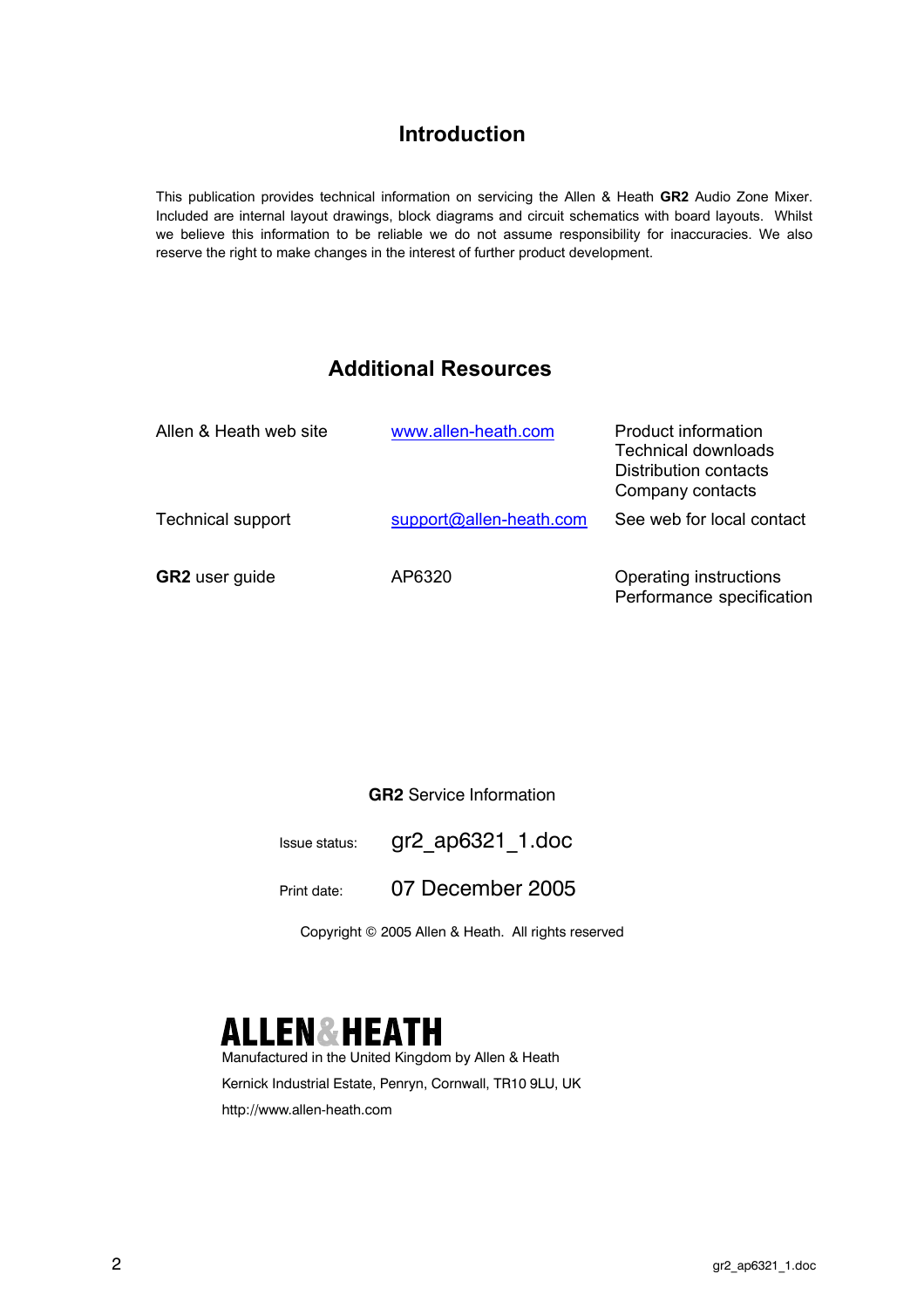

| <b>Service personnel:</b>   | Service work should be carried out by technically qualified service personnel only.<br>Mains power is dangerous and can kill. Do not attempt to work on a linear or switched<br>mode power supply if you are not suitably qualified to do so. Do not attempt to repair<br>surface mount circuit assemblies unless you are suitably qualified and have the<br>necessary facilities to do so. Replacement circuit assemblies can be ordered. |
|-----------------------------|--------------------------------------------------------------------------------------------------------------------------------------------------------------------------------------------------------------------------------------------------------------------------------------------------------------------------------------------------------------------------------------------------------------------------------------------|
| <b>Service facilities:</b>  | Ensure a suitably sized work surface is available. Ensure this is clear of dirt, debris<br>and obstructions which may damage the equipment surfaces. Ensure adequate<br>lighting. Use the correct tools for the job and ensure they are in good working order.<br>Ensure all workshop safety requirements are adhered to.                                                                                                                  |
| <b>Service information:</b> | Check that you have all the information you need before starting the service job. Refer<br>to the Allen & Heath web site or contact Allen & Heath technical support for details on<br>the latest information. Full technical information can be downloaded from the web site<br>Distributor Zone (password required).                                                                                                                      |
| <b>Mains power:</b>         | Connect the equipment to mains power only of the type described in the user guide<br>and marked on the rear panel. The power source must provide a good ground<br>connection. Ensure you always use an isolation transformer when working on any<br>mains power supply unit.                                                                                                                                                               |
|                             | Mains cord and fuse: Use the correct power cord as supplied with the equipment. Do not remove or tamper<br>with the ground connection in the power cord. Heed the Important Mains Plug Wiring<br>Instructions printed in the user quide if it is necessary to rewire the mains cord.<br>Always replace the equipment mains fuse with the correct type and rating as<br>described in the user guide and marked on the equipment panel.      |
|                             |                                                                                                                                                                                                                                                                                                                                                                                                                                            |

- **Opening the unit:** Switch off and remove the mains power cord before opening the equipment. Ensure all power supply covers and safety shields are in place before applying power with the unit open for diagnostic fault finding.
- **Closing the unit:** Before finishing, check the quality and accuracy of the service work carried out. Remove any dirt or debris as this may cause equipment failure in the future. Ensure all assemblies, harnesses and connectors are correctly aligned and plugged in. Ensure that jumper settings and control configurations are correctly set according to the requirements of the customer.
- **Testing the unit:** Before operating the equipment, read and adhere to the Important Safety Instructions printed in the user guide. Test that the service work has been successfully carried out.
- **Shipping the unit:** Use adequate packing such as the original packaging or purpose designed flight case if you need to ship the unit. To avoid injury to yourself or damage to the equipment take care when lifting, moving or carrying the equipment.



| User maintenance:     | There are no user serviceable parts inside. Refer any service work to competent<br>technical personnel only.                                                                                                                                                                                                                              |  |  |  |
|-----------------------|-------------------------------------------------------------------------------------------------------------------------------------------------------------------------------------------------------------------------------------------------------------------------------------------------------------------------------------------|--|--|--|
| Technology:           | The GR2 uses SMT (surface mount) PCB technology. In certain cases it may be better<br>to replace a faulty assembly rather than try to fix it without the appropriate tools and<br>training. The power supply is a built-in universal mains input, switched mode circuit<br>which should be serviced by suitably qualified personnel only. |  |  |  |
| <b>Operation:</b>     | The GR2 is an audio zone mixer. To ensure optimum performance and reliability it<br>should be connected and operated as described in the user quide.                                                                                                                                                                                      |  |  |  |
| <b>Fault finding:</b> | Refer to the system block diagram and circuit drawings to follow through the signal<br>path during fault diagnosis. Replace suspected faulty components only with those<br>specified by Allen & Heath. The use of lower grade alternatives may degrade the<br>performance.                                                                |  |  |  |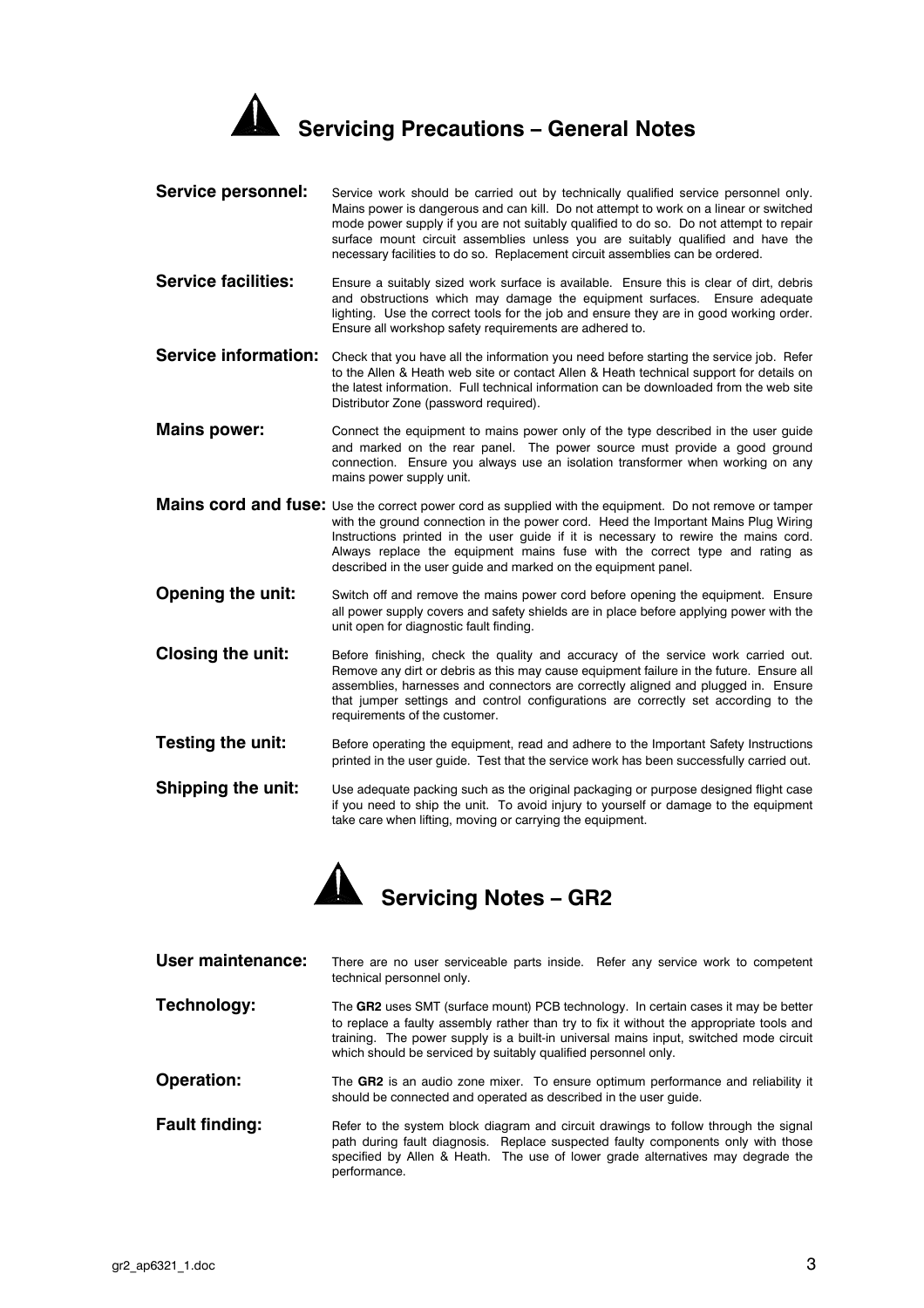### **Contents Log**